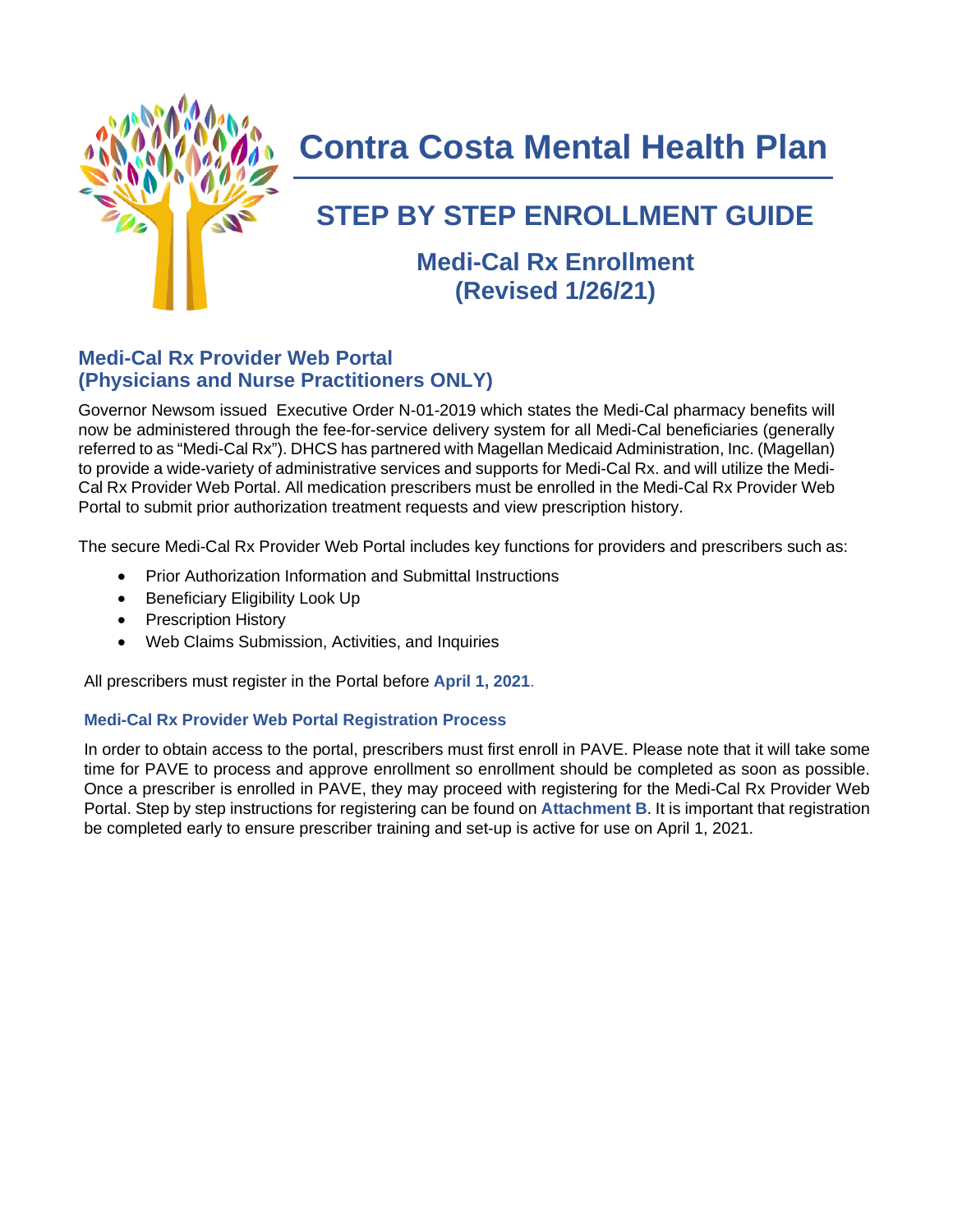## **Medi-Cal Rx Provider Web Portal Registration Process** *Required for Prescribers Only*

Medi-Cal will transition pharmacy benefits services from Medi-Cal managed care to fee-for-service which will be administered by Magellan Medicaid Administration, Inc. (MMA) as the Medi-Cal Rx vendor. Among other things, the following will be an enhancement for prescribers and patients with this transition:

- Standardize the Medi-Cal pharmacy benefit statewide, under one delivery system
- Improve access to pharmacy services with a pharmacy network that includes the vast majority of the state's pharmacies and is generally more expansive than individual Medi-Cal managed care plan pharmacy networks.
- Apply statewide utilization management protocols to all outpatient drugs, as appropriate.
- Strengthen California's ability to negotiate state supplemental drug rebates with drug manufacturers as the largest Medicaid program in the country with over 13 million beneficiaries.

The secure Medi-Cal Rx Provider Web Portal includes key functions for providers and prescribers such as:

- Prior Authorization Information and Submittal Instructions
- Beneficiary Eligibility Look Up
- Web Claims Submission, Activities, and Inquiries

Registration is the first step in the process toward full utilization of the secure Medi-Cal Rx Provider Web Portal and the included tools for delivery and management of client services.

For additional detailed registration and training instructions, access the Medi-Cal Rx Web Portal and Training Registration article located on the Medi-Cal Pharmacy News Page or the Medi-Cal Rx New Registration Quick Start Job Aid available from the registration site.

### **Instructions:**

*The following steps should only be taken once a prescriber has enrolled in PAVE. Refer to Step by Step Guide to PAVE for additional information and instructions on PAVE registration.*

*Note: If you have not yet enrolled in PAVE or are waiting for approval, you may proceed with the steps below if you have registered with a Managed Care Plan. This may allow you to continue while waiting for your PAVE approval.*

**Step 1**. Go to the Medi-Cal Rx Portal Website [\(www.medi-calrx.dhcs.ca.gov\)](http://www.medi-calrx.dhcs.ca.gov/) using **GOOGLE CHROME** browser.

### **Step 2**. Click "Provider Portal".

| launa silean |
|--------------|
|              |
|              |
|              |
|              |
|              |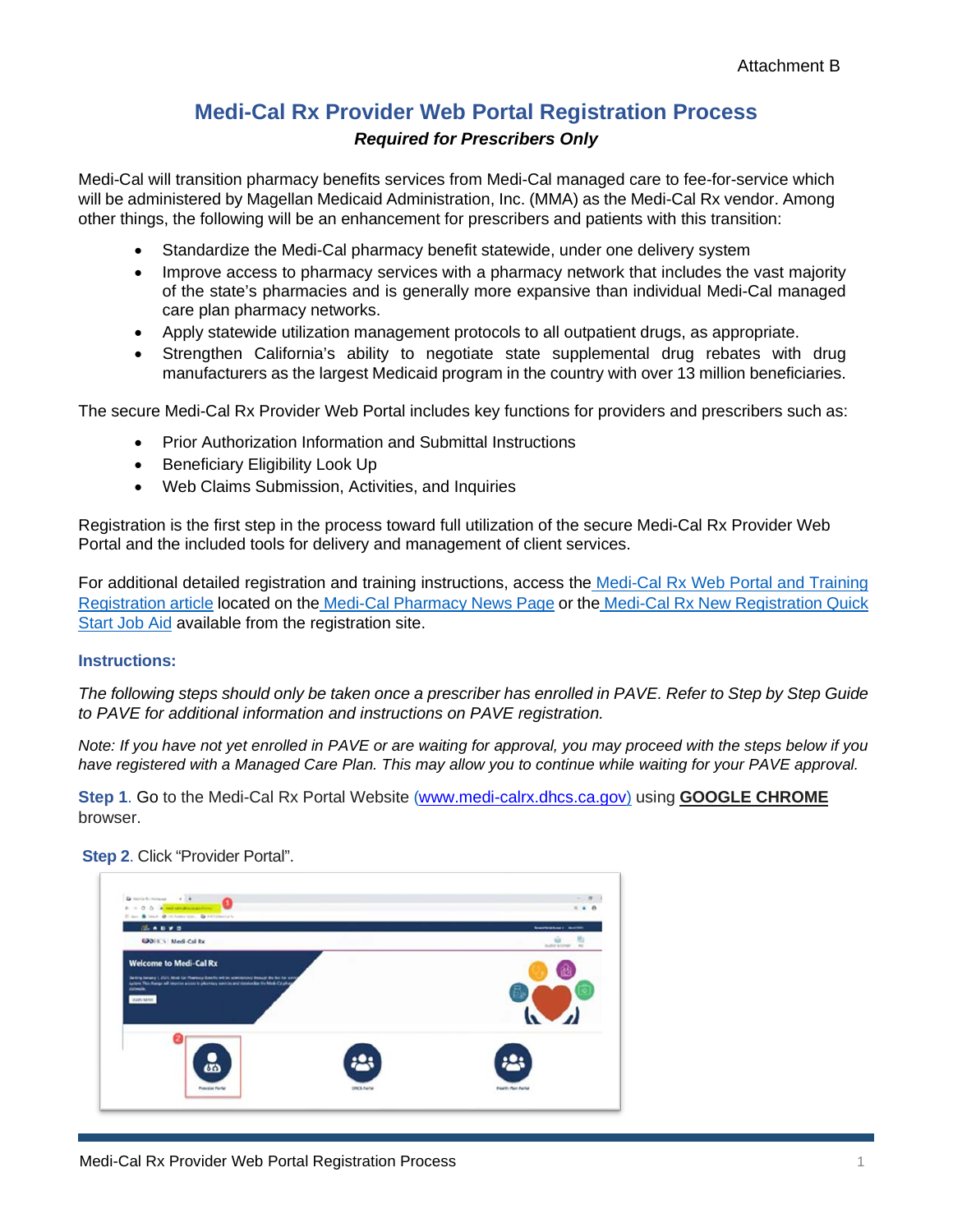**Step 3**. Click "Register" on right upper corner.

| Ust Calls ( Homepage | X 3 Med-Cal Provident   Home X +                                                                                                                                                                                                                       |                       |                                   |                          |
|----------------------|--------------------------------------------------------------------------------------------------------------------------------------------------------------------------------------------------------------------------------------------------------|-----------------------|-----------------------------------|--------------------------|
|                      | $\epsilon \rightarrow c \; 0 \;$ & med-aindhocagov/provider/                                                                                                                                                                                           |                       |                                   | Q 台                      |
|                      | El Apps & Default @ USC Rotation Spites- @ DHCS   Medi-Calify                                                                                                                                                                                          |                       |                                   |                          |
|                      | 4.1111                                                                                                                                                                                                                                                 |                       |                                   | *Max Pertai / About DACS |
|                      | <b>ODHCS</b> Medi-Cal Rx                                                                                                                                                                                                                               | ŵ<br>Studen & Outside | 陋<br>D<br>RQ<br>TOO'S & REQUIRE V | ľ.<br>Region             |
| Provider Bulletins   | Welcome to Medi-Cal Rx                                                                                                                                                                                                                                 |                       |                                   |                          |
| Helper Utilities     | This website will offer publicy awares comen in the persistence of Remoters and of the media to predict concentrative conductions comented to the the term be more and op any in 221, te she will expect to concentrate to pre<br>the provider manual. |                       |                                   |                          |
|                      |                                                                                                                                                                                                                                                        |                       |                                   |                          |

**Step 4**. When the box as shown below pops up, click "Register". You can also click on the "UAC Quick Start Guide" and follow the instructions on how to register for the portal.



**Step 5**. Select "Register" as shown below

| $C$ $\Omega$ & uscmapillars.com<br>$\leftrightarrow$<br>O Drfest @ USC Research/Seb. @ DHS   Med-Callis<br>225 Apps |                                                                           |                                                                                                 |                                                                                                | $\triangle$ $\theta$ |
|---------------------------------------------------------------------------------------------------------------------|---------------------------------------------------------------------------|-------------------------------------------------------------------------------------------------|------------------------------------------------------------------------------------------------|----------------------|
| Magellan<br>HEALTH                                                                                                  |                                                                           |                                                                                                 | <b>User Administration</b><br>Console (UAC)                                                    |                      |
| n<br>Log In                                                                                                         | ଳ<br>Upgrade Account                                                      | Register                                                                                        | Complete Registration                                                                          |                      |
| Lam a Delegated Administrator and need to perform user<br>administration work.                                      | I have a User ID and need to be upgraded to a Delegated<br>Agministrator. | Las NOT have a User 10 and need to initiate registration to<br>become a Detegated Administrated | Thave received my PN and need to complete registration to<br>become a Detegated Administrator. |                      |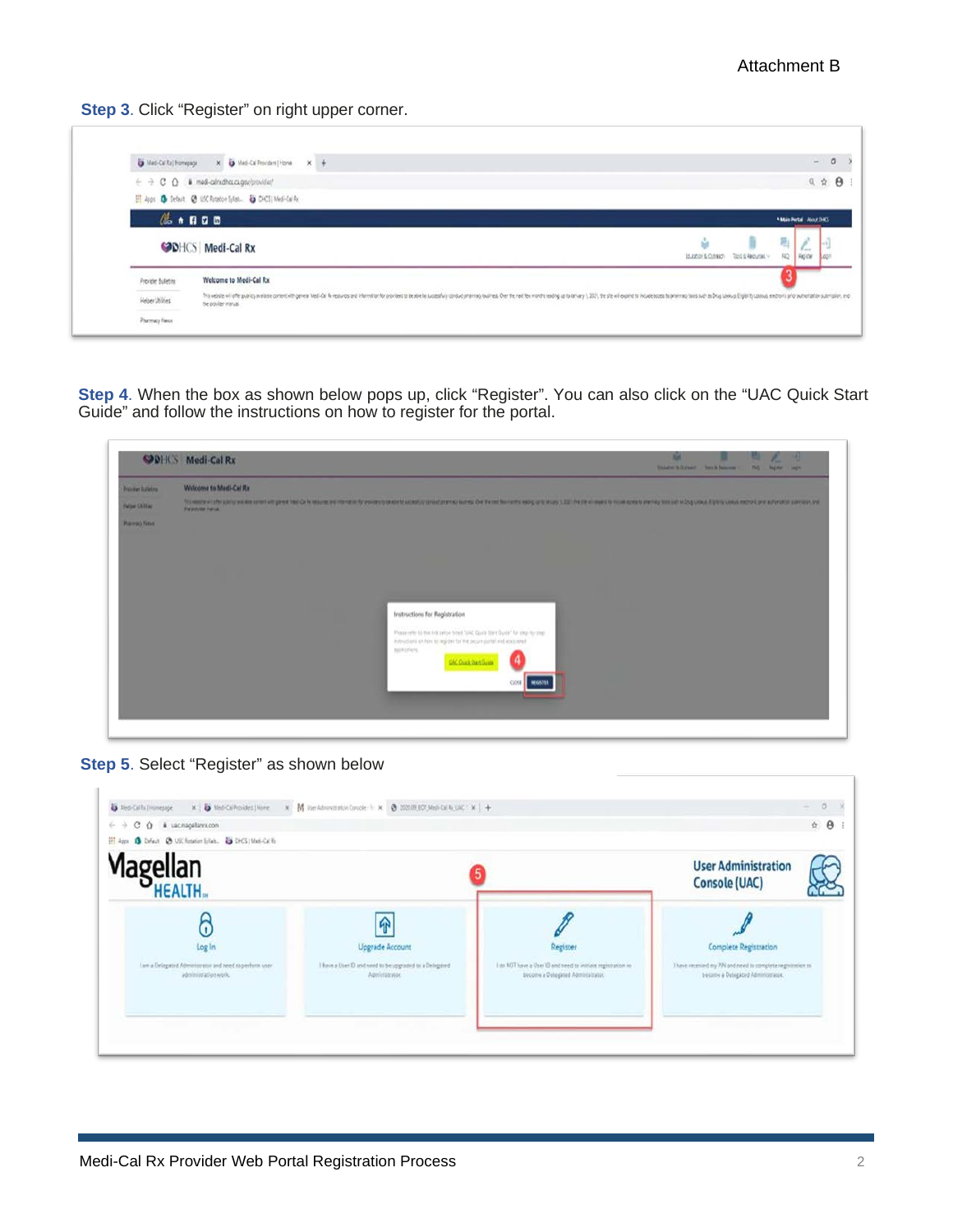#### **Step 6.** Enter the following information:

- a)First Name: Enter your first name as registered in PAVE
- b) Last Name: Enter your last name as registered in PAVE
- c) Work Phone: Enter your work phone number
- d) Organization Type: Select "Provider"
- e)State: Select "Medi-Cal"
- f) Org ID Type: Select "Medi-Cal"
- g)Org ID: Enter your NPI number

| <b>Magellan</b><br>HEALTH                                  |                                                                            |                                | <b>User Administration</b><br><b>Console (UAC)</b> |        |
|------------------------------------------------------------|----------------------------------------------------------------------------|--------------------------------|----------------------------------------------------|--------|
|                                                            | Please fill out the fields below to register<br>Indicates required field * |                                |                                                    |        |
| New User Information<br>First Name                         |                                                                            | Work Phone +                   |                                                    |        |
| <b>Organization Validation</b><br>( d<br>Organization Type | $-$ State $-$                                                              | $\bullet$ Orgio type $\bullet$ |                                                    | $\sim$ |
| $0910$ .                                                   | VALIDATE ORG                                                               |                                |                                                    |        |

**Step 7**. After entering all information in Step 6, click "validate org ". At this point, it is important to check if the displayed address is your current mailing address where you are able to receive mail.

**Step 8a**. If you are already a registered Medi-Cal Provider in PAVE or a registered provider with one of the managed care organizations, the screen will display the address where your PIN number will be mailed. You will need this PIN number to complete the second portion of registration. If the address is NOT CURRENT, please check the "Alt address info" box. By checking this box, Medi-Cal Portal will suppress the automated mailing of your PIN to the address displayed and will wait for you to submit a signed letter which notifies Medi-Cal Rx Portal administrator of an alternative address that you need the PIN to be mailed to. This feature allows you to receive the PIN even if your address on PAVE or with managed care organization is not current.

|                                  |                                                                  | Last Name <sup>®</sup> |                       |       |                      | Work Phone |                                                                                                                                                                           |                                                                                                                                                                                                                                                                                                                                                                                                                                                                                                         |
|----------------------------------|------------------------------------------------------------------|------------------------|-----------------------|-------|----------------------|------------|---------------------------------------------------------------------------------------------------------------------------------------------------------------------------|---------------------------------------------------------------------------------------------------------------------------------------------------------------------------------------------------------------------------------------------------------------------------------------------------------------------------------------------------------------------------------------------------------------------------------------------------------------------------------------------------------|
|                                  |                                                                  |                        |                       |       |                      |            |                                                                                                                                                                           |                                                                                                                                                                                                                                                                                                                                                                                                                                                                                                         |
|                                  |                                                                  | State <sup>®</sup>     |                       |       |                      |            |                                                                                                                                                                           |                                                                                                                                                                                                                                                                                                                                                                                                                                                                                                         |
|                                  |                                                                  | Medi-Cal               |                       |       | <b>NPI</b><br>$\sim$ |            |                                                                                                                                                                           | ۰                                                                                                                                                                                                                                                                                                                                                                                                                                                                                                       |
|                                  |                                                                  | <b>VALIDATE ORG</b>    |                       |       |                      |            |                                                                                                                                                                           |                                                                                                                                                                                                                                                                                                                                                                                                                                                                                                         |
| Context(s)                       | Org Name                                                         | Address                | City                  | State | Zip                  | Phone      | Alt, Address                                                                                                                                                              | Discard                                                                                                                                                                                                                                                                                                                                                                                                                                                                                                 |
| California Prescriber<br>Context |                                                                  |                        | LOS<br><b>ANGELES</b> | CA    |                      |            | Altaddress Inf                                                                                                                                                            |                                                                                                                                                                                                                                                                                                                                                                                                                                                                                                         |
|                                  |                                                                  |                        |                       |       |                      |            | $1 - I of I$                                                                                                                                                              |                                                                                                                                                                                                                                                                                                                                                                                                                                                                                                         |
|                                  |                                                                  |                        |                       |       |                      |            |                                                                                                                                                                           |                                                                                                                                                                                                                                                                                                                                                                                                                                                                                                         |
|                                  |                                                                  |                        |                       |       |                      |            |                                                                                                                                                                           |                                                                                                                                                                                                                                                                                                                                                                                                                                                                                                         |
|                                  |                                                                  |                        |                       |       |                      |            | Info" link for further instructions. If you do not wish to request a PIN for an Organization in your list of retrieved data, use the trash can icon to discard that line, |                                                                                                                                                                                                                                                                                                                                                                                                                                                                                                         |
|                                  | <b>Organization Validation</b><br>Organization Type <sup>®</sup> |                        |                       |       |                      |            | Org ID Type *<br>900257082<br>Rows per page:                                                                                                                              | $5 - w$<br>After you have completed entering your Organization information, you will need to select the VALIDATE ORG button to retrieve the information for the<br>application, If you have multiple Organizations, you should enter each separately and ensure to validate each before submitting in order to avoid having to<br>complete multiple registrations. PIN letters will be mailed to the address of record on the NCPDP registration. If the address is not correct, click the "Alt Address |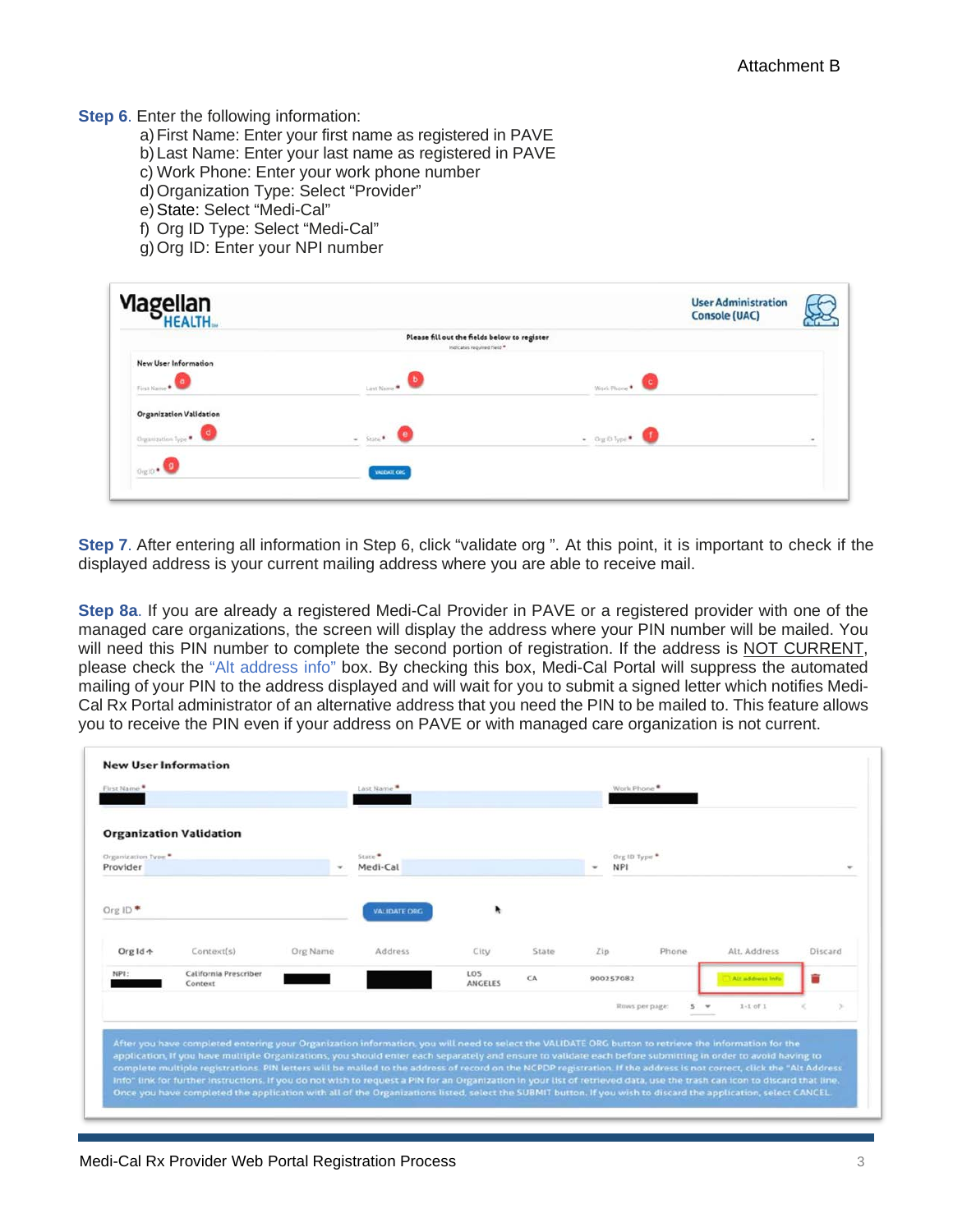If you check the "Alt address info" box, follow the instructions below to provide your updated address information after you click " surver ":

**Step a)**. Within 30 days, fax a letter on your organization's letterhead to **Magellan Health Web Support Call Center** at (888) 656-0376. The letter needs to contain the following information:

- The purpose to request your Medi-Cal Rx Provider Portal registration PIN number to be mailed to an alternative address
- Your name and phone number
- Your NPI number used during the registration process
- Your new address and phone number
- Your signature

| <b>ALT ADDRESS INSTRUCTIONS</b>                                                                                                                                                                                                                                                                                                                                                                                                                                                                                                                                   |
|-------------------------------------------------------------------------------------------------------------------------------------------------------------------------------------------------------------------------------------------------------------------------------------------------------------------------------------------------------------------------------------------------------------------------------------------------------------------------------------------------------------------------------------------------------------------|
| TO TEMPORARILY USE AN ALTERNATE ADDRESS                                                                                                                                                                                                                                                                                                                                                                                                                                                                                                                           |
| To have the PIN letter suppressed until we receive your documentation<br>indicating your new address please follow the below instructions.<br>Have the provider or authorized administrator for the organization fax a letter<br>on the organization's letterhead, reflecting the new address. The letter must<br>be signed by the provider or authorized administrator and contain the<br>following<br>· the requestor's name and phone number<br>. the provider's ID that was used during the registration process<br>· the provider's address and phone number |
| The letter should be faxed to the Magellan Health Web Support Call Center at<br>(888) 656-0376. Your request will be held for a maximum of 30 days while we<br>walt for your documentation. If the required documentation is not received<br>within the 30-day period, the request will be removed and the user will need<br>to generate a new PIN request.                                                                                                                                                                                                       |
| Note that this will not change the address of record in our system but will be<br>used to mail the PIN letter for this request only.                                                                                                                                                                                                                                                                                                                                                                                                                              |

**Step b)** Update your address in PAVE so your address information can be corrected in the Medi-Cal Provider database permanently



**Step 8b**. If you are NOT already a registered Medi-Cal Provider in PAVE or a registered provider with one of the managed care organizations, the screen will display an error message as shown below. You will need to register in the PAVE portal prior to going forward. Once you receive confirmation regarding your registration in PAVE as a Medi-Cal provider, then begin with Step 1 of this document.

| Org ID <sup>*</sup> |                                                                                                  | <b>VALIDATE ORG</b> |
|---------------------|--------------------------------------------------------------------------------------------------|---------------------|
|                     |                                                                                                  |                     |
|                     | INVALIDIORG ID, ORG ID DOES NOT MATCH ORG ID TYPE SELECTED, OR NO VALID CONTEXTS FOR THIS ORG ID |                     |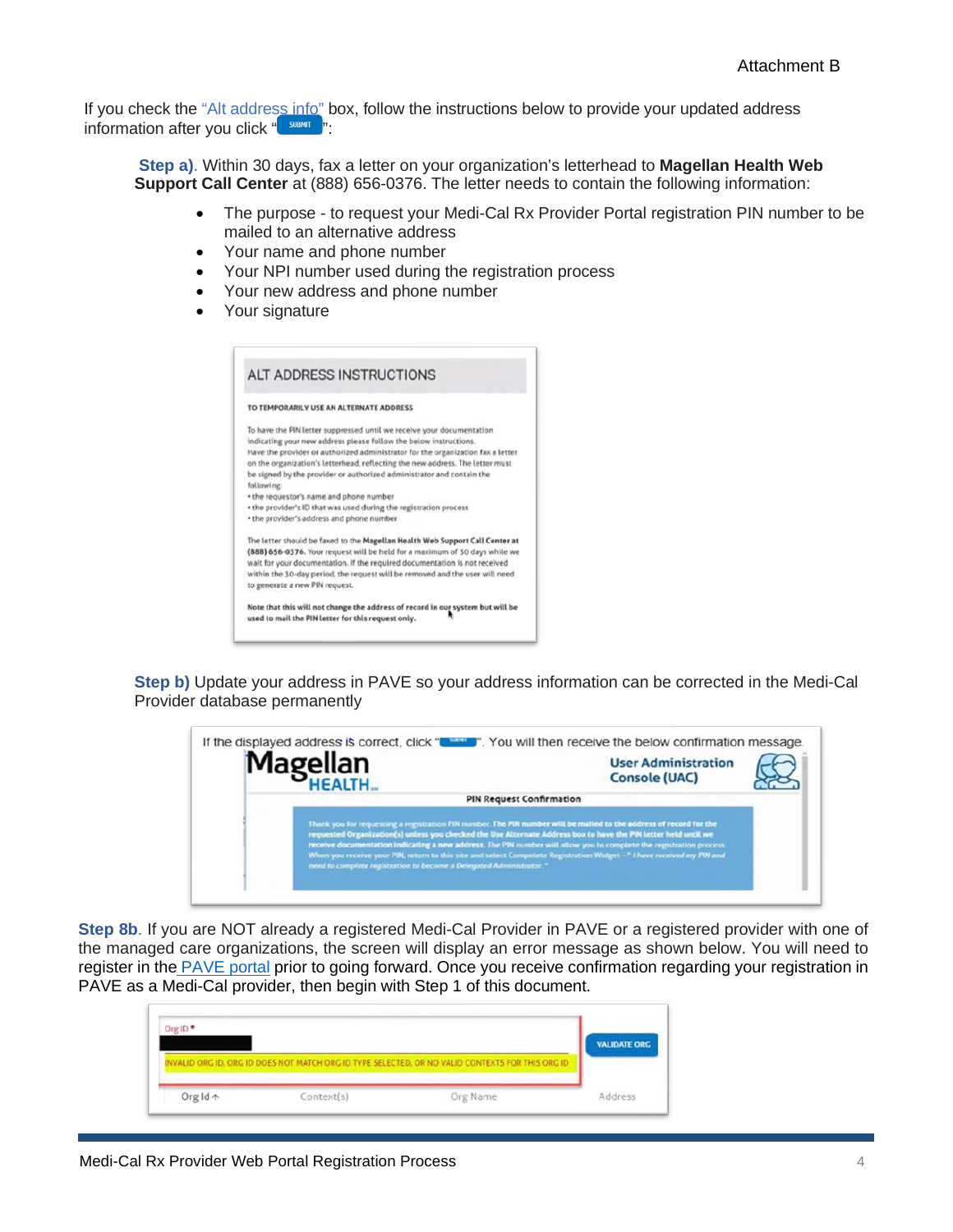### *Note: The following steps can only be completed after you receive the PIN number by mail.*

**Step 9**. Return to the below screen by following Step 1 to 4 of this document. Select "Complete Registration"

| C Q & uscmagellancs.com<br>や ゆ<br>O Dylant @ USC Roboton Sylan. @ DHOS (Mask Callin<br>HI Apps |                                                                           |                                                                                                 | $\hat{\pi}$ $\theta$                                                                         |
|------------------------------------------------------------------------------------------------|---------------------------------------------------------------------------|-------------------------------------------------------------------------------------------------|----------------------------------------------------------------------------------------------|
| Magellan<br>HEALTH                                                                             |                                                                           |                                                                                                 | <b>User Administration</b><br><b>Console (UAC)</b>                                           |
| Log In                                                                                         | 介<br>Upgrade Account                                                      | Register                                                                                        | Complete Registration                                                                        |
| I am a Detegoind Administrator and need to perform inter-<br><b>SONNING ACON WING</b>          | Theve a User ID and rined to be upgrootd to a Delegated<br>Amendeignance: | I do NOT have a User 10 and need to imitiate implements to<br>tocome a Detegated Administrator. | These received my PR and reed to complete regimation to<br>bacome a Designiel Administrator. |

**Step 10**. Enter the following information as it is registered in or used for PAVE:

- a) First Name
- b) Last Name
- c) User UD (Email): Enter email address used for PAVE registration
- d) Password
- e) Re-enter Password
- f) Address Line 1
- g) Address Line 2
- h) City
- i) State
- j) Zip/Postal Code
- k) Phone number
- l) Organization Type: Select "Provider"
- m) State: Select "Medi-Cal"
- n) Org ID Type: Select "NPI"
- o) Org ID: Enter your NPI number
- p) Pin: Enter PIN provided to you by mail

| Magellan<br>HEALTH                                   |                                                                                         |                                 | <b>User Administration</b><br><b>Console (UAC)</b> |
|------------------------------------------------------|-----------------------------------------------------------------------------------------|---------------------------------|----------------------------------------------------|
|                                                      | Please fill out the fields below to complete registration<br>Indicates required field * |                                 |                                                    |
| New User Information<br>a<br>First Name <sup>4</sup> | b<br>Last Name *                                                                        |                                 |                                                    |
| User O (Drug) - C                                    | d<br>Password *                                                                         | <sup>*</sup> Rewmar Password*   |                                                    |
| Address Line 1 .                                     | ø<br>Anterstee 2                                                                        | tine <sup>■</sup>               |                                                    |
| State # 1                                            | $= 20.1$ Postal Gode $\blacksquare$                                                     | Phone .                         |                                                    |
| East                                                 |                                                                                         |                                 |                                                    |
| <b>Organization Validation</b><br>Deparatainer Type  | m<br>$-$ State <sup>®</sup>                                                             | $\bullet$ Dig (0 Sype $\bullet$ |                                                    |
| $0 \times 10^{-4}$                                   | $\mathcal{D}_{\mathrm{S}}(\mathbf{0},\mathbf{0})$                                       | <b>SALKWAY CALL</b>             |                                                    |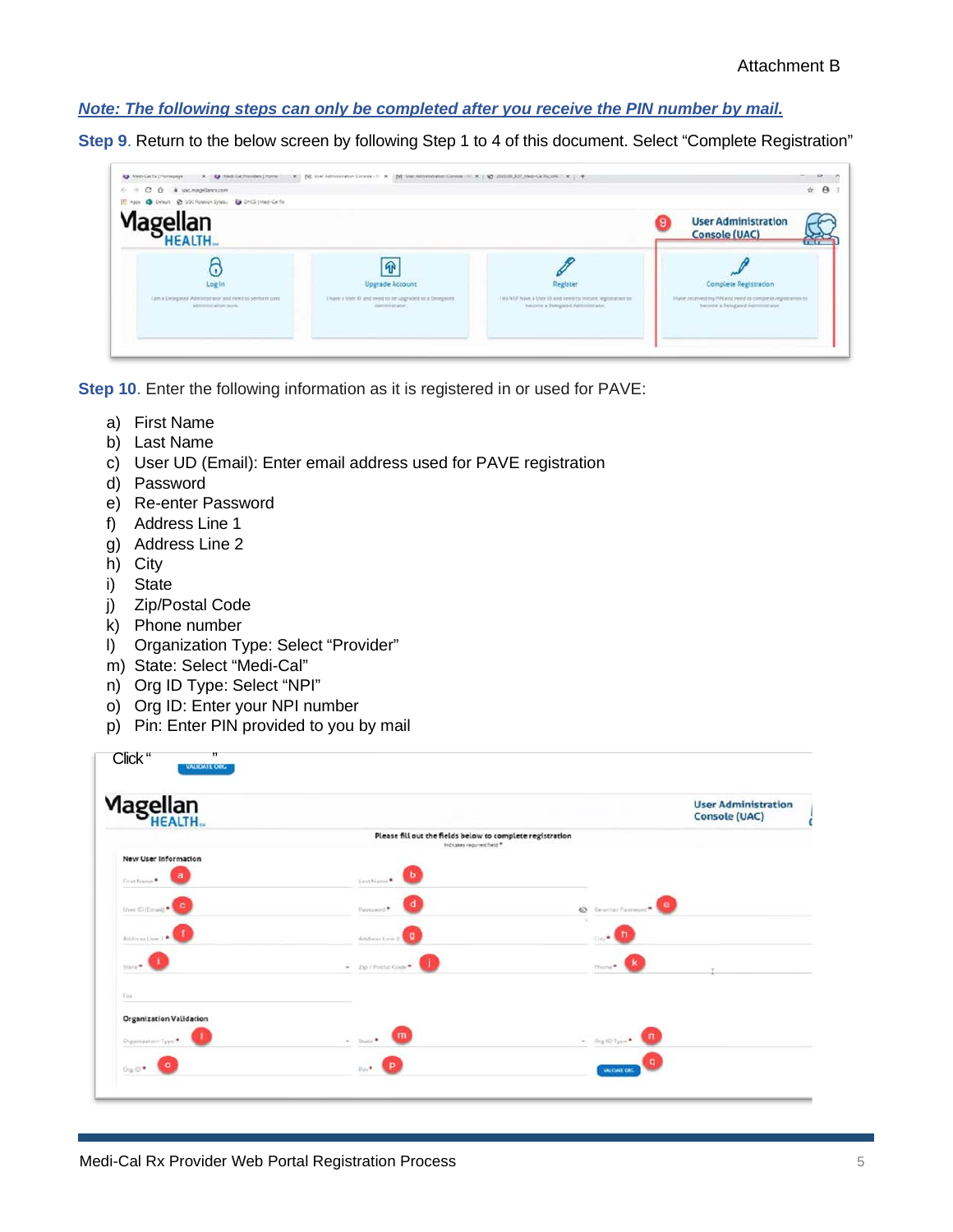**Step 11.** A successful validation will populate your registration information as shown below. Click "submit"

| Distributes fyje<br>Provider |                               | ٠          | State *<br>Medi Cal |       |       | organize.<br>N/P    |                      |                  |       |
|------------------------------|-------------------------------|------------|---------------------|-------|-------|---------------------|----------------------|------------------|-------|
| Org ID*                      |                               |            | $p_{\text{int}}$    |       |       | <b>VALIDATE CAR</b> |                      |                  |       |
| Digide.                      | Contestish                    | Orgifterre | Address             | City. | Suite | z <sub>0</sub>      | Present              | Alt Address      | Doced |
|                              | California Penscriper Connect |            |                     |       | $C\&$ |                     |                      |                  | ٠     |
|                              |                               |            |                     |       |       |                     | <b>Brancon' page</b> | 23951<br>$3 - 1$ | ×     |

**Step 12**. A "PIN Registration Confirmation" will appear. An activation link will also be sent to the email account registered with PAVE.

|                                                                                      | PIN Registration Confirmation                                                                                                                                                                                                  |
|--------------------------------------------------------------------------------------|--------------------------------------------------------------------------------------------------------------------------------------------------------------------------------------------------------------------------------|
| Ibers, Roles and Organizations associated with the Organization (O(s) you registered | As enail consense an amount lead to see to an about a link which will directly in the streeted ink, a confirment street will spear in your browns which letter you in the first you in the first you in the fill formed applic |
|                                                                                      |                                                                                                                                                                                                                                |

**Step 13**. In the email from Magellan Rx, click on the activation link as shown below:

| <b>A MONTHERN REPORTER</b> | темуетних на мну поля вплодесем напивативно вых высмата вызвания на повышем. Полта отавляются по-<br>this actuality study contractory integration test may an uncertainty                                                                                                                                                                                                                                                                                                      |  |
|----------------------------|--------------------------------------------------------------------------------------------------------------------------------------------------------------------------------------------------------------------------------------------------------------------------------------------------------------------------------------------------------------------------------------------------------------------------------------------------------------------------------|--|
|                            | Magellan Rx UAC new Delegated Administrator account activation is required D 1888 x                                                                                                                                                                                                                                                                                                                                                                                            |  |
|                            | registration@magellanhealth.com<br>Size PM (1 minute)<br>To me -                                                                                                                                                                                                                                                                                                                                                                                                               |  |
|                            | has been successfully registered as a delegated administrator for Magellan Rx Web-based user management services. Please click on the URL below to activate your account. If the link doesn't work.<br>Congratulations! The userid<br>copy and paste the following into your browser's address bor-<br>https://uac.magsillanex.com/astivation.com/neutine/activate7keg=130933840a92f63f8.coa-id-tran.antolevita%40gmail.com                                                    |  |
|                            | Magellan Ry                                                                                                                                                                                                                                                                                                                                                                                                                                                                    |  |
|                            | ***Confederations Name*** The network message interestion information messaging struggligh (maddates or afficials, that is struggligh struggligh message for example of a struggligh in example at a struggligh and admits abo<br>AND ADDETENTAL PRIVUSIOS AND INVOLVED LAPPLICATE TO THIS TRANSPORT. If you we want the interview temperature and any photosyle, stuping, destination or use of the intervaluation is \$78000 PROVIDED if you have received the<br>There yes: |  |
|                            | <b>4.</b> Reply<br><b>10</b> Forward                                                                                                                                                                                                                                                                                                                                                                                                                                           |  |

After your account is activated, an "Email Activation Confirmation" will display in the Medi-Cal Rx Provider Portal site as shown below:

|                                                                                                                                                                                        | <b>Froati Activation Confirmation</b>                                                                                                                                                                                                                                                                                                                                                                                                                                                                                                                                                                                                                                                                                                                                                                                                                                                                                              |
|----------------------------------------------------------------------------------------------------------------------------------------------------------------------------------------|------------------------------------------------------------------------------------------------------------------------------------------------------------------------------------------------------------------------------------------------------------------------------------------------------------------------------------------------------------------------------------------------------------------------------------------------------------------------------------------------------------------------------------------------------------------------------------------------------------------------------------------------------------------------------------------------------------------------------------------------------------------------------------------------------------------------------------------------------------------------------------------------------------------------------------|
| Next User 10 Jun favor warrantiery achieve so and discretivy.                                                                                                                          |                                                                                                                                                                                                                                                                                                                                                                                                                                                                                                                                                                                                                                                                                                                                                                                                                                                                                                                                    |
| Privacy and Security Scarswages for Web Applications                                                                                                                                   |                                                                                                                                                                                                                                                                                                                                                                                                                                                                                                                                                                                                                                                                                                                                                                                                                                                                                                                                    |
| By acrossing this account, you agree to the following privacy and security statement.<br>hour registered. Please bookmask the link for future reference<br>here if has magnitures com- | The selectron internation reacceptional, received, and accessed chrough thes seekeres may include combinedad reformation whose directories to governed by believal analise standing states from them, Wromphilly accessing or<br>ventator is that and he convert possible, not bable faces and/or imposuranced. If you are not authorized to accom this information or have logged awns this site errorizoutly, reviseduately east this papir and dispose of an<br>muser sits ensuremently obtained herem. By accounting this account, you confirm that you have resultent wide-scared Magellan Medicabl Advanced accounts privacy and severity supernoves. To accept shall see the behow, where<br>you perfil has decreased on the logost page that the full financies follows address consider applications Sheet successful larger, you and late on manager all become of the Chain, Roders and Disgunscribens aware and the Ch |
|                                                                                                                                                                                        |                                                                                                                                                                                                                                                                                                                                                                                                                                                                                                                                                                                                                                                                                                                                                                                                                                                                                                                                    |